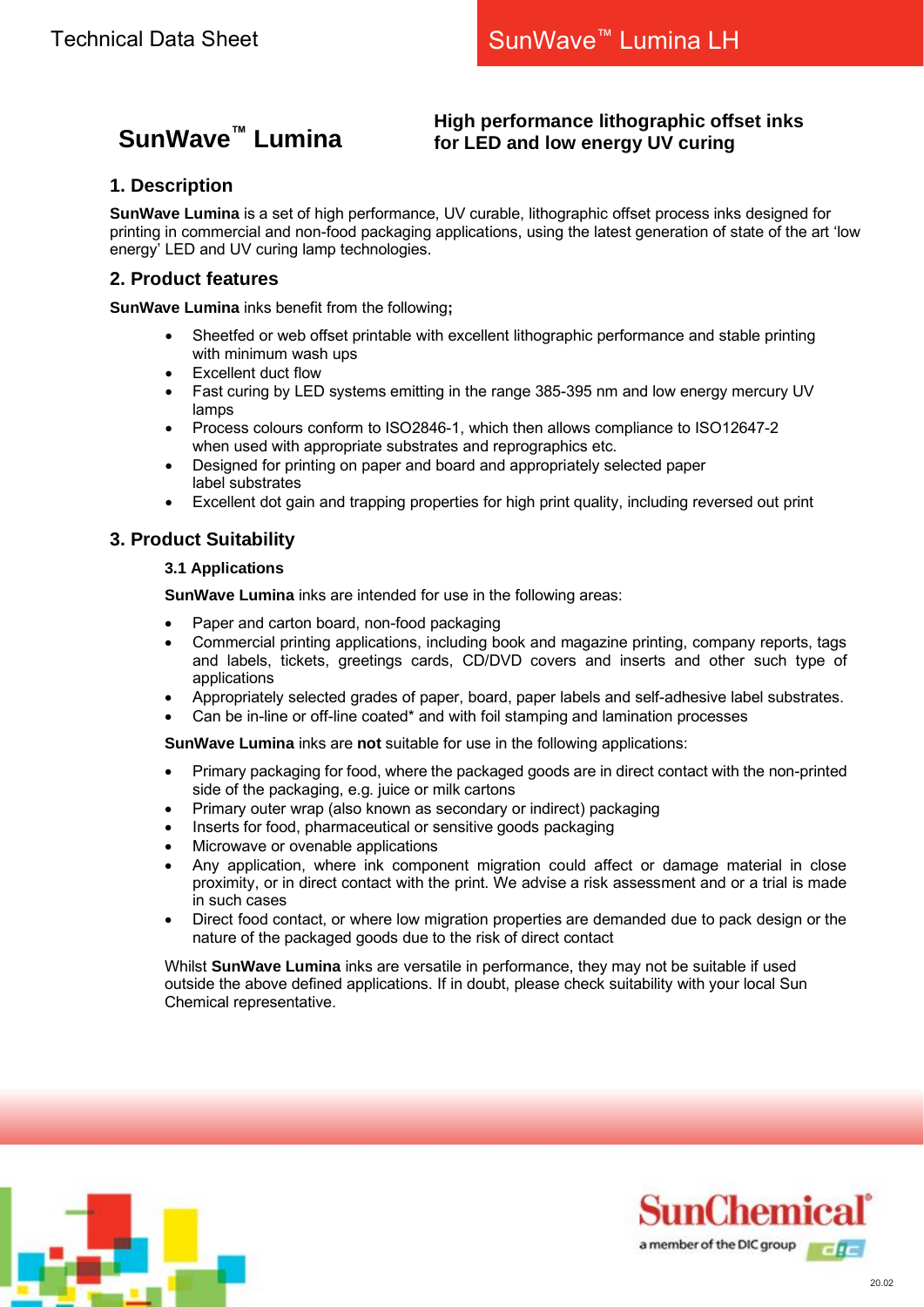## **3.2 Substrates**

**SunWave Lumina** inks are suitable for use on paper and carton board and appropriately selected self-adhesive label substrates. Please note that there can be significant variation between different grades of substrates. Printers should seek and follow specific advice from their substrate supplier and make any tests necessary, to prove performance under realistic conditions before commencing with commercial printing.

#### **3.3 Print Finishing**

**SunWave Lumina** inks can be coated to improve gloss, physical and chemical resistance properties. Certain coatings suitable for energy efficient curing systems are available for use with these inks and further products are currently in development. Please contact your local Sun Chemical representative for specific, up to date recommendations. Materials printed with **SunWave Lumina** inks can be successfully laminated in-line or off-line using solvent-less adhesives and using standard converting processes and subject to test prior to bulk production.

Due to the UV output wavelength characteristics of energy efficient UV lamps and particularly LEDs, some restrictions may apply when developing UV coatings that are functional for many applications. In particular, yellowing on cure may be an issue. For practical reasons it may sometimes be advisable to use standard mercury UV end-of-press curing lamps and standard UV coatings for maximum performance and appearance.

# **4. Safety, Health and Environment**

#### **4.1 Product Handling**

**SunWave Lumina** inks should be used in accordance with normal standards of industrial hygiene and good working practice. Please refer to the Product Safety Data Sheet for specific information.

#### **4.2 Manufacturing and Materials**

**SunWave Lumina** inks are produced in accordance with the latest EuPIA Guidelines for the selection of raw materials for use in printing inks.

#### **4.3 Storage**

**SunWave Lumina** inks are supplied in 3 kg black plastic buckets. Shelf life is at least one year from date of manufacture, when stored in original unopened containers between 5° and 25°C and protected from direct sunlight. The inks may remain useable for longer periods, but once they have reached this age, should be checked before use. If in doubt, please contact your SunChemical representative for advice. Inks returned from press that have not been contaminated in any way should be re-sealed using their original lids to ensure they are not exposed to light and re-used as soon as is practically possible.

#### **4.4 Waste Disposal**

Printing inks, coatings and printing residues should be disposed of in accordance with Local, EU and National regulations. Please refer to the product Safety Data Sheet for additional information.

## **5. Printing Conditions**

#### **5.1 Printing Conditions**

**SunWave Lumina** inks are supplied press-ready and should not need adjusting under normal printing conditions. Where possible, the use of additives should be avoided, or cure properties may be compromised. The press and roller system should be thoroughly cleaned to avoid crosscontamination by products previously used, especially conventional oil-based inks, as cure may be affected.



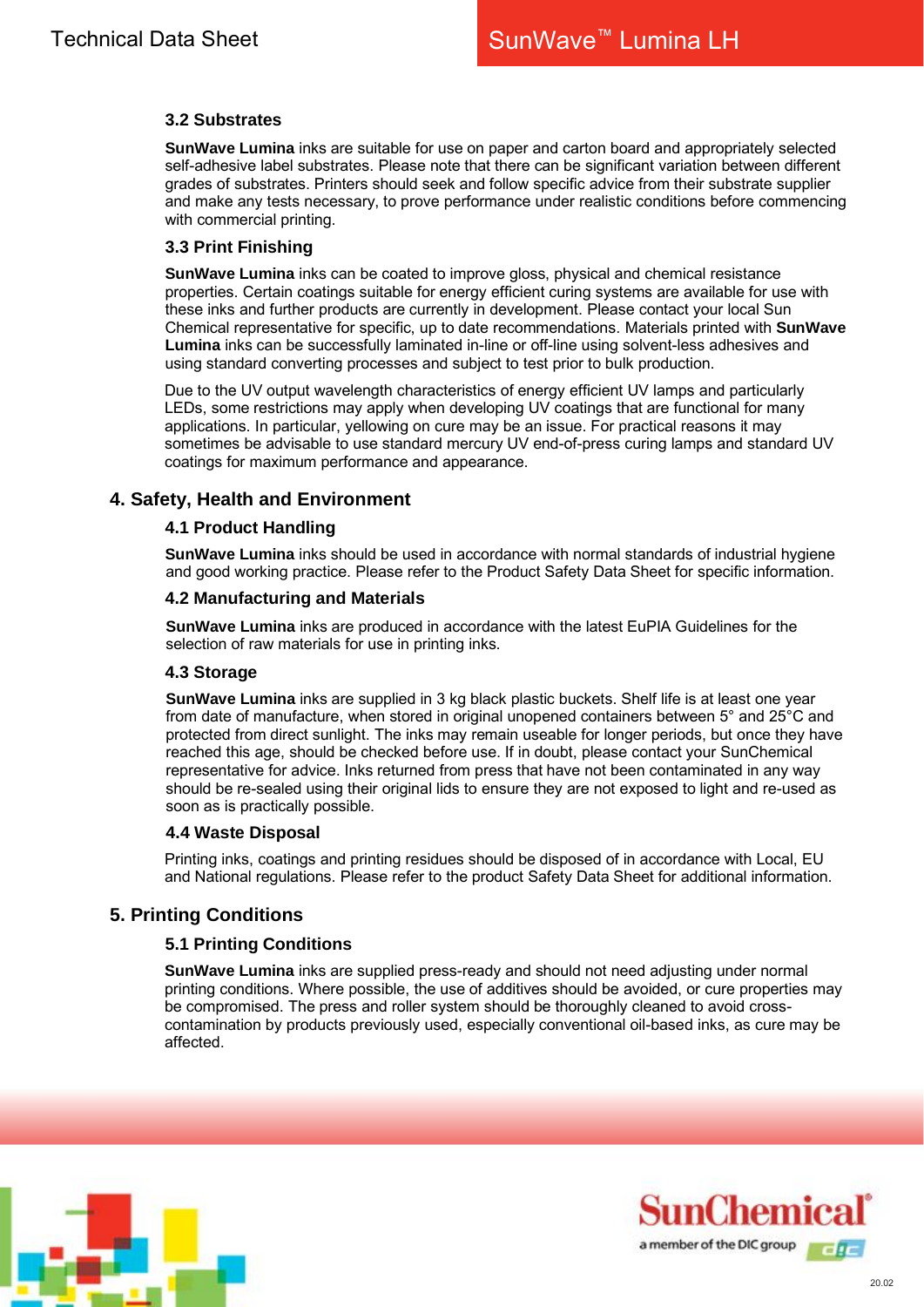These inks are highly reactive in daylight conditions and sensitive to other UV light sources like overhead lights, skylights, etc. As a result, inks should not be left in the duct or on press overnight, or for extended periods when printing is not taking place. If these inks should polymerise on-press as a result of a light exposure, they become difficult to clean off and roller damage may result.

#### **5.2 Additives**

A number of press-side additives are available for adjusting properties in non-standard conditions or applications. As a general principle, use of additives should be a last resort, when process adjustment has not solved particular application issues. Further, the maximum addition level should be respected, to avoid the potential creation of other issues.

#### **5.3 Wash Up**

A variety of proprietary wash-up solutions are available which are suitable for use with UV inks and press components, including rollers, blankets and plates.

#### **5.4 Fountain Solutions**

Depending on press type and substrate, a number of **SunFount®** fountain solution additives are available from Sun Chemical for use with these inks, to provide optimum emulsification and printing properties. These inks are usually run with low or no alcohol founts and **SunFount 500, 530 and SF455LV1884** are proven products for most applications.

Please contact your Sun Chemical representative for consumables advice and recommendations.

# **6. End-Use Safety / Assumptions**

Acceptable technical performance of **SunWave Lumina** inks is dependent on:

- The application of Good Manufacturing Practice
- The press being fitted for UV printing, including suitable rollers, blankets and plates
- The press and associated equipment, being free from contamination from previously used products
- The ink should not be mixed with other products, or else cure properties may be compromised
- Control of film weight and print density
- Adequate curing capacity on-press to ensure that the print is fully cured before conversion

Choice and control of film weight, curing and substrate are printer technical requirements for which Sun Chemical cannot accept responsibility. Depending on measuring equipment the process inks are designed to be printed at the following typical print density values. It is strongly recommended these are not exceeded as cure may be impacted and print handling properties compromised.

|              | <b>ANSI T FILTER</b> | <b>DIN 16536</b> |  |  |
|--------------|----------------------|------------------|--|--|
| Yellow       | $0.90 - 1.10$        | $1.25 - 1.35$    |  |  |
| Magenta      | 1.35-1.45            | 1.35-1.45        |  |  |
| Cyan         | 1.35-1.45            | 1.35-1.45        |  |  |
| <b>Black</b> | 1.70-1.80            | 1.70-1.80        |  |  |

Excessive film weights may lead to poor cure, marking during subsequent handling and set-off in the stack. In particular, print density of black should be closely monitored during printing and controlled. High colour build by excessive trapping of these inks may also result in poor cure and reprographic adjustments are recommended to minimise unnecessary trapping.